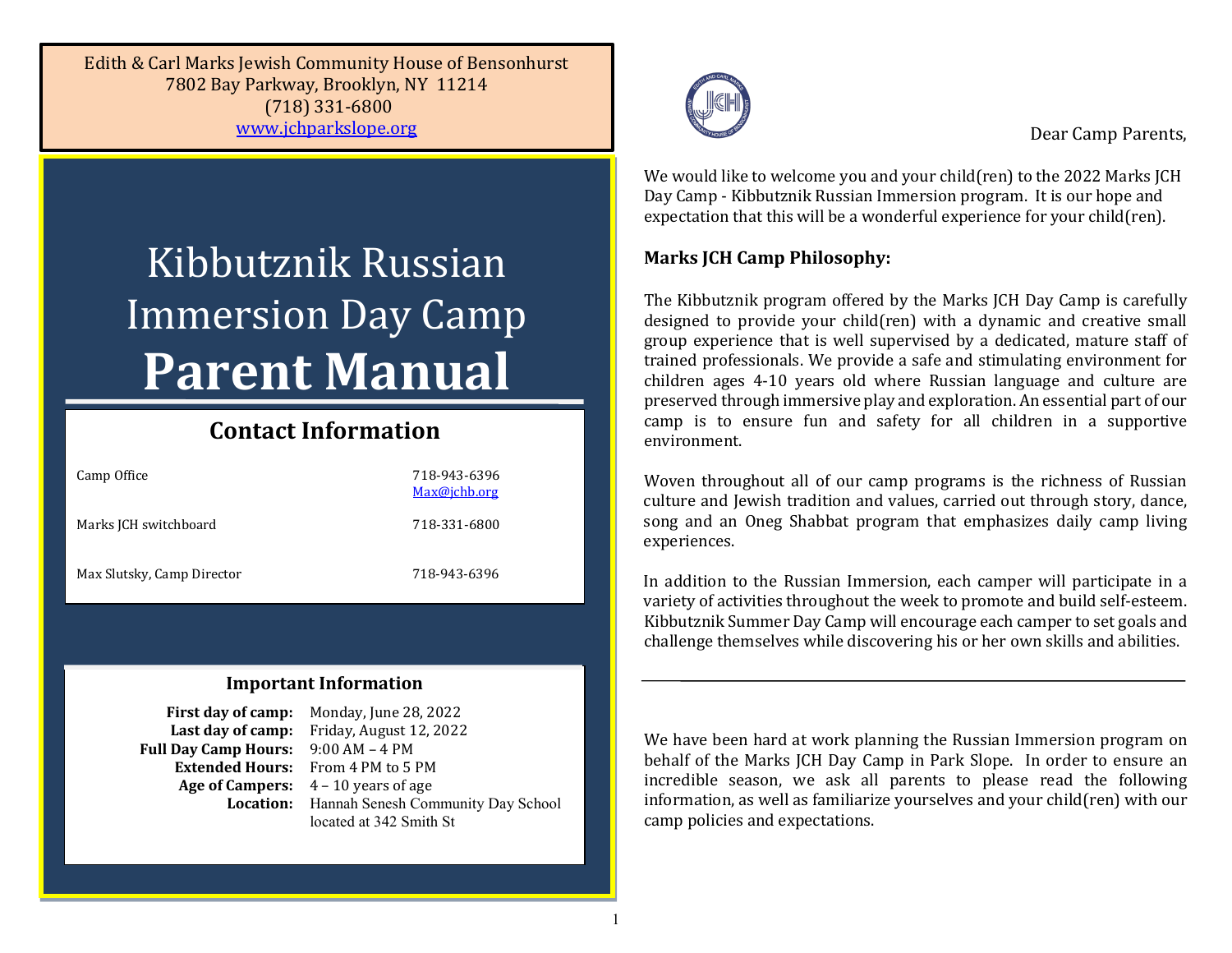#### *GENERAL INFORMATION*

**Forms –** The following forms are required to be fully completed & turned in to the camp office prior to the start of the camp: **Medical Form** and **Pool/Outing Consent Form**. No child will be admitted to camp without the submission of all required forms.

**Fees –** Full payment of all camp fees is required by June  $1<sup>st</sup>$ , 2022 or at the time of registration. Failure to pay in full results in automatic cancellation of your child(ren)'s enrollment in Marks JCH Day Camp Kibbutznik program with a loss of all fees paid to date.

**Refund Policy –** There will be no refunds or reductions of fees for days missed due to illness, absence, vacations, or change in family circumstances during camp sessions. Marks JCH Day Camp reserves the right to suspend or expel any child from the day camp program. In such unfortunate instances, no refunds will be issued.

**Illness & Medication –** It's vital that you share with us any information about your child's health or related information that will enable us to make your child's camp experience more fulfilling. This includes information about allergies, special medication required, IEPs, etc.

- If your child does not feel well or is sick, please do not send him/her to camp.
- Please notify the camp office immediately if your child has contracted any communicable disease or infection. A doctor's note certifying that your child is well enough to return to camp (and is no longer contagious) is required upon his/her return. You will be notified in the event a child in your child's group has contracted any infectious or communicable disease.
- You must notify the camp office immediately if your child has or was exposed to Head Lice. Our camp policy is that one must be completely "NIT FREE" before returning to camp or bring a signed letter from a physician or lice professional stating the child is not contagious. The Marks JCH reserves the right to have lice checks periodically throughout the camp season.
- If your child becomes ill while at camp, you will be contacted. We reserve the right to send a child home due to illness and require that the child be picked up.

**Food & Beverage –** Kibbutznik provides a hot kosher lunch & beverage daily, camp provides water and a light snack throughout the camp day as well.

- All campers may bring their own kosher lunch & snack; all food is refrigerated to prevent spoilage. We ask that all food be allergen conscious, with particular attention paid to peanuts. Please provide your child(ren) with a water bottle daily to ensure they are hydrated.

**Staff –** All of our camp staff are bi-lingual in English and Russian and are warm and nurturing with a great amount of experience in age-appropriate programming.

#### *COMMUNICATION*

E-Mail – Most communication between Marks JCH Camp staff & parents will be done electronically. Any changes and/or updates will be e-mailed to you. Please make sure that the camp office has the correct e-mail address on file.

**Facebook –** Camp pictures will be uploaded to the Marks JCH Facebook page weekly. We encourage you to "Like" us on Facebook www.facebook.com/TotTussovka & check them out.

**General Communication –** It is imperative that the camp is notified about any issues that might affect your child(ren) throughout the summer (ex. trauma, divorce or separation, recent move, etc.) The more information that we have about your child, the more effective we can be. If anything affects your child during the summer, please notify us so we can be sensitive. All information will be kept confidential. We welcome your feedback to help us improve camp. Please email us with questions &/or feedback that you may have and allow us sufficient time to make changes to your child's experience. We believe that communication is crucial & should work both ways – we will resolve all issues if we work together.

**Emergency Communication –** On rare occasions, it is critical that we be in immediate contact with a parent/guardian. Be sure to provide us with a cell phone number or one at which someone can be contacted in the event of an emergency. Please inform all of your emergency contacts that they have been listed.

**Staff/Parent Conferences –** Conferences may be arranged. We ask that you refrain from trying to hold a meeting with staff during drop-off & dismissal times. The children need our full attention at those times. If you need to speak with a teacher or Camp Director, please call or email the Camp Office & we will schedule a meeting.

**Parent Feedback –** The goal of the Marks JCH Camp Kibbutznik is to introduce our campers to the richness of Russian language and culture through informal means of games, arts & crafts, dance, literature, organized group activities, outdoor time, and more. It is also our goal to ensure that each child has a successful, happy & safe summer experience. At the end of the summer, we will e-mail you a Parent Feedback Form, which we hope that you can complete to ensure successful upcoming camp seasons.

#### *DAY TO DAY INFORMATION*

Every Day Dress Code – Campers should wear comfortable & appropriate clothing for indoor & outdoor activities. Sneakers are required on a daily basis & lightweight shirt & shorts are recommended.

In their book bags, campers should always have with them:

- a. Sunscreen Please apply water-resistant sunscreen on your child(ren) every day & send additional sunscreen with your child(ren). *Please note that by the Department of Health regulation, staff are not allowed to apply sunscreen to campers. In addition, children should not share sunscreen due to varying allergies.*
- b. A hat & a water bottle.
- c. An extra change of clothing in case of an accident.
- d. A bathing suit and a towel